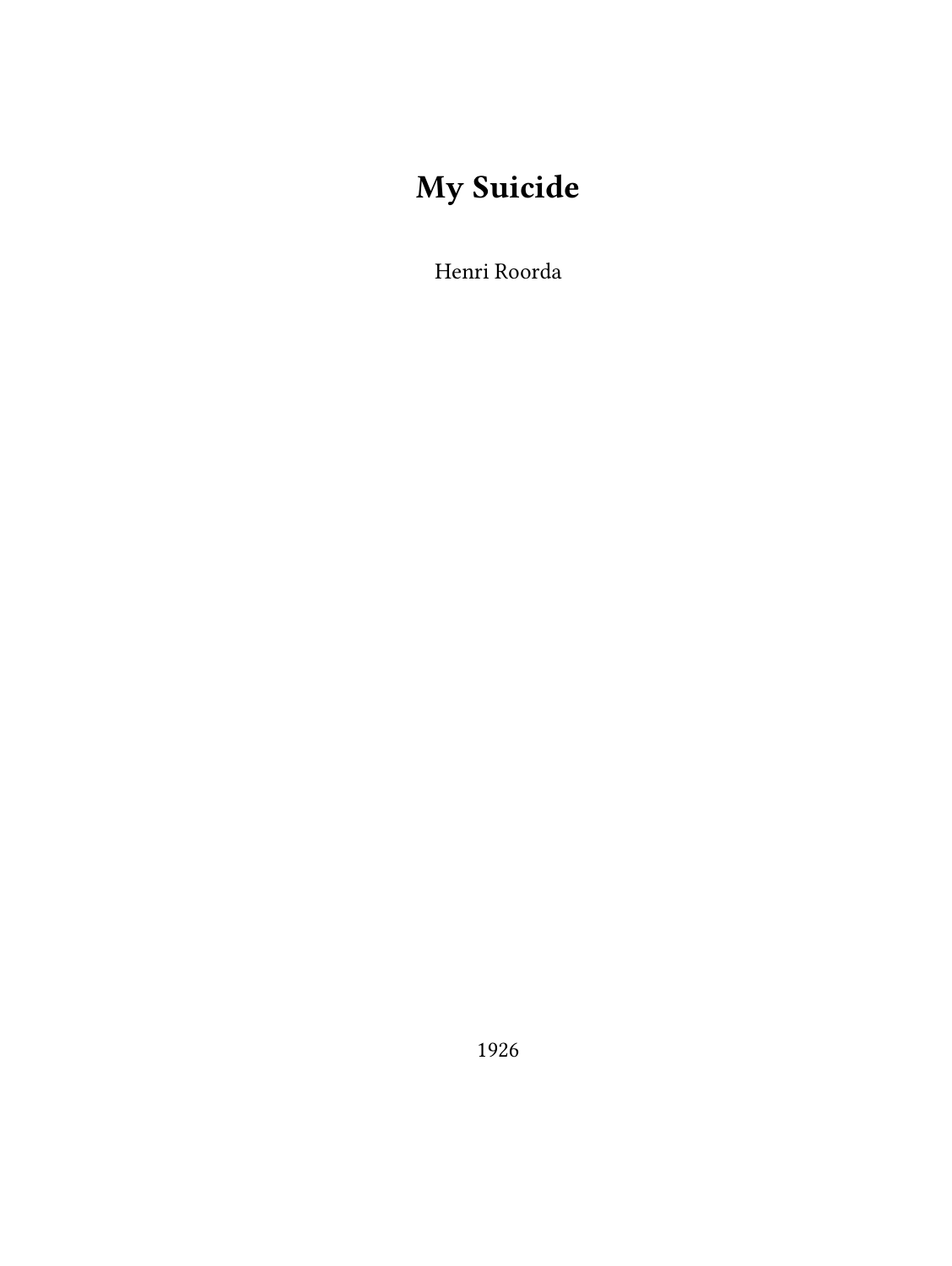# **Contents**

| $\mathbf{3}$    |
|-----------------|
| $\mathcal{E}$   |
| 3               |
| $\overline{4}$  |
| 5               |
| 6               |
| 7               |
| 8               |
| 9               |
| 10 <sup>1</sup> |
| 11              |
| 14              |
| 14              |
|                 |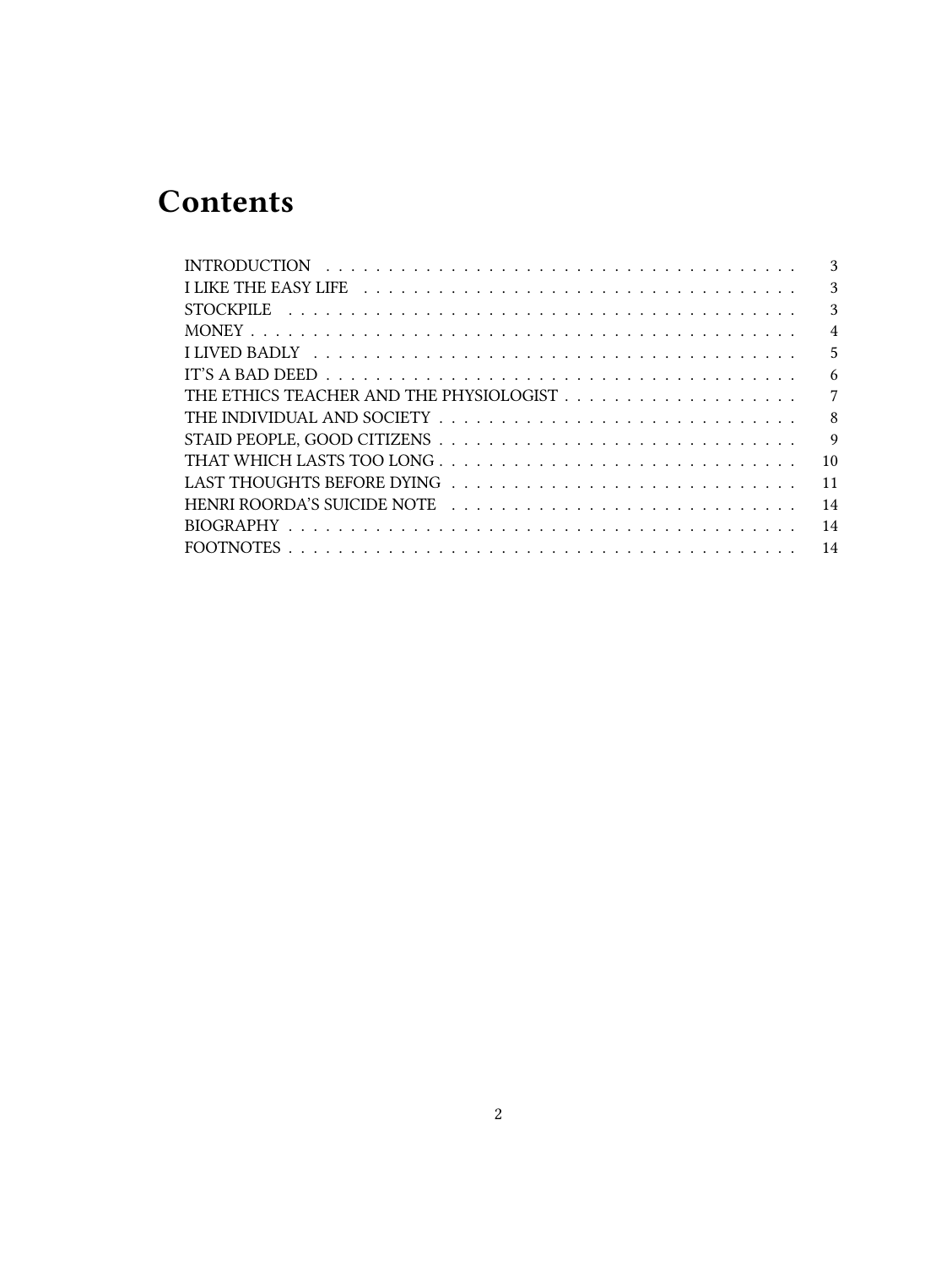# <span id="page-2-0"></span>**INTRODUCTION**

For a long time I have promised myself that I would write a small book called *Joyful Pessimism*. This title pleases me. I like the sound it makes and it decently expresses what I would like to say. But I believe I have waited too long: I have aged, and there will probably be more pessimism than joy in my book. Our heart is not a perfect thermos that conserves the ardor of our youth until the end, without losing anything. Every now and then, the prospect of my very probable and imminent suicide takes away what is left of my good humor. I will need to make every effort to ensure that the content of my book conforms to its title. After thinking it over, I believe that the expression "joyful pessimism" could make some buyers hesitate. They will not understand. *My Suicide* is a more tempting title. The public has a pronounced taste for melodrama. I would like for my suicide to bring a little money to my creditors. So I thought I should go and see Fritz, the owner of the Grand Café. I wanted to say, "Announce a conference on suicide by Balthasar in the newspapers, and add in bold type, 'The speaker will commit suicide at the end of the conference.' Then, in smaller letters, 'Seats for 20 fr., 10 fr., 5 fr., and 2 fr.' (The price of drinks will be triple.) I am sure we will have a crowd." But I gave up on this idea. Fritz would have surely refused, since my suicide might leave an indelible stain on the floor of his decent establishment. And then the police, completely illegally, would undoubtedly have prohibited the performance.

Balthasar.

# <span id="page-2-1"></span>**I LIKE THE EASY LIFE**

After working hard for thirty-three years, I am tired. But I still have a magnificent appetite. It is this fine appetite that made me do so many stupid things. Happy are those who have bad stomachs, because they will always be virtuous. Perhaps I did not observe the rules of hygiene well enough. In living hygienically, it seems one can grow quite old. This never tempted me. From now on, I would like to lead a comfortable and primarily contemplative existence. With an intoxicated mind, with fleeting emotions, I would like to admire the beauty of the world and enjoy "earthly nourishment" from morning until night. But if I remained on earth, I would not have this easy life that so tempts me. To repair the mistakes I have made, I would need to carry out monotonous tasks and bear terrible privations for a long time to come. I would rather go.

#### <span id="page-2-2"></span>**STOCKPILE**

My dream of an easy life is not an impossible dream. Every year, more virtuous or more able men than I achieve it. They are sensible individuals who, in anticipation of their old age, have stockpiled supplies their entire lives. A French statesman once gave the young people of his country some brutal advice: "Get rich!" This remark used to scandalize me, for I received a moral education of superior quality. Eloquent speakers told me, "Always defend the cause of the oppressed!" I took this to heart, and in my family I was always the champion of our good servant. But perhaps injustice, as has been claimed, is better than disorder, because each time I made my timid interventions they provoked regrettable scenes. Without misleading me, my educators could have told me: "Humanity is poor; this means that it must work tremendously, never flagging, to make the various riches that the earth can produce usable. Desirable or useful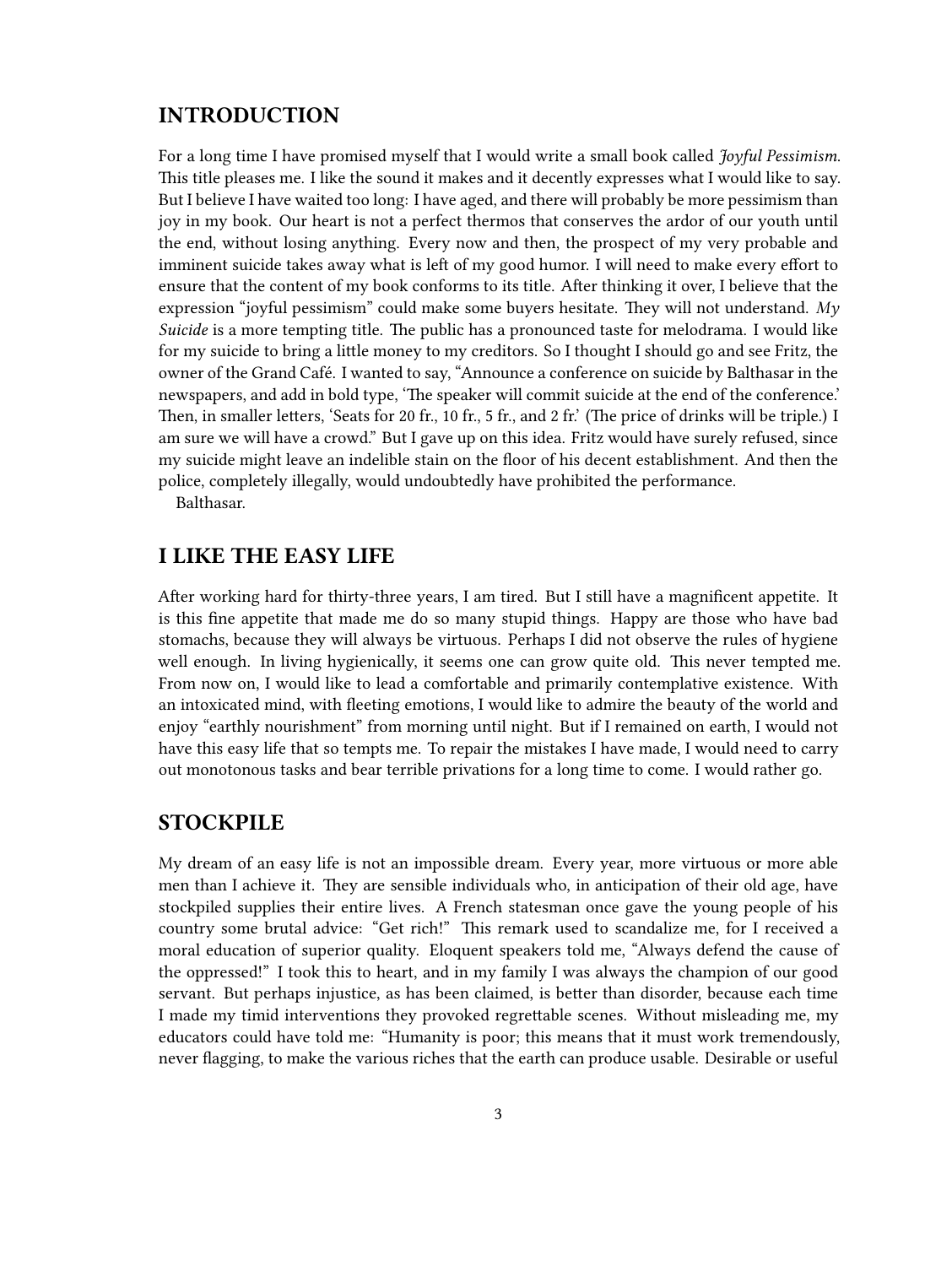things are in short supply. This is why the farsighted man, through his cunning or through a few happy accidents, keeps the supplies that he needs to persevere locked in cabinets – most frequently, in safes. Because he knows he will age. A day will come when he will not want to produce anymore, but will still feel the need to consume. On this day, he will not be able to rest and enjoy life unless he has his stockpile. "Social wealth is limited in quantity; work is tiring; the human being is condemned to age and weaken. *That, we cannot change*. These three conditions explain the envy of the poor and the precautions that the rich man takes so that his safe is not broken into. They explain the laws that men have made so that there may be an enduring social order." This is what my educators should have explained to me. But they mainly talked about progress and the society of the future. For many years I was the convinced collaborator of utopians who were preparing the happiness of humanity. Because the poor are very numerous, they may manage to establish "justice" in the distribution of supplies. The prospect of a well organized socialist state, in which individuals will enjoy material security, does not bother me at all. When we are sure of getting the food we need each day, we can think of other things – we have a free spirit. In today's world, where "liberty" reigns, most men are anxious. But if socialism triumphs, what kind of food could a person count on? Will he have to settle for bread, for milk, for fresh vegetables, and for "egalitarian" macaroni without cheese? Frugality, abstinence, and virtue will undoubtedly be mandatory, so that there may be enough food for everyone. Opulence for all would demand an awesome collective effort. As for me, I would like a society in which work chores are reduced to a minimum, and every day one has many hours to love, to enjoy one's body, and to play with one's intelligence. My dream is absurd. No matter how you conceive of it, lasting happiness is impossible. It is perhaps not wrong to tell man, "You will eat bread by the sweat of your brow." But must man wish for life to continue? Society defends itself against the egotism of the individual because it wants to go on. Why go on? Toward what desirable future are we going? The Creator, who appears to be very intelligent, must say to himself every so often that his work is pointless. I am rambling. To think, to reflect, is the work of an imperfect intelligence. The Infinite Intelligence does not think – it merges with absolute stupidity! God surely says nothing at all. If you talk to me about the best interests of humanity, I do not understand. But I like saddle of venison and aged Burgundy wine. And I know what may exist of the marvelous in poetry, in music, and in a woman's smile.

#### <span id="page-3-0"></span>**MONEY**

I have already said it: those who educated me were not stubborn, greedy peasants. They were generous utopians. At the age of twenty, I really believed that money was not important. They had made me feel all the ugliness of the capitalist regime. What also distorted my judgment was that no one was cruel to me. I always had such good friends that I continue to think too well of myself. Once or twice, following their friendly suggestions, I tried to put away some supplies. But I ate them right away. Today I see my serious errors all too clearly, but it is too late. I understood the important role money plays in modern society belatedly. Now I know. When I enter one of the magnificent banks recently constructed in Lausanne, I feel a sacred emotion; I am in the temple of the living religion. There are no hypocrites among the faithful whom I encounter there: none of them doubts that his god is all-powerful. Money makes happiness. During the Great War of 1914, rich men generously sacrificed their children on the altar of the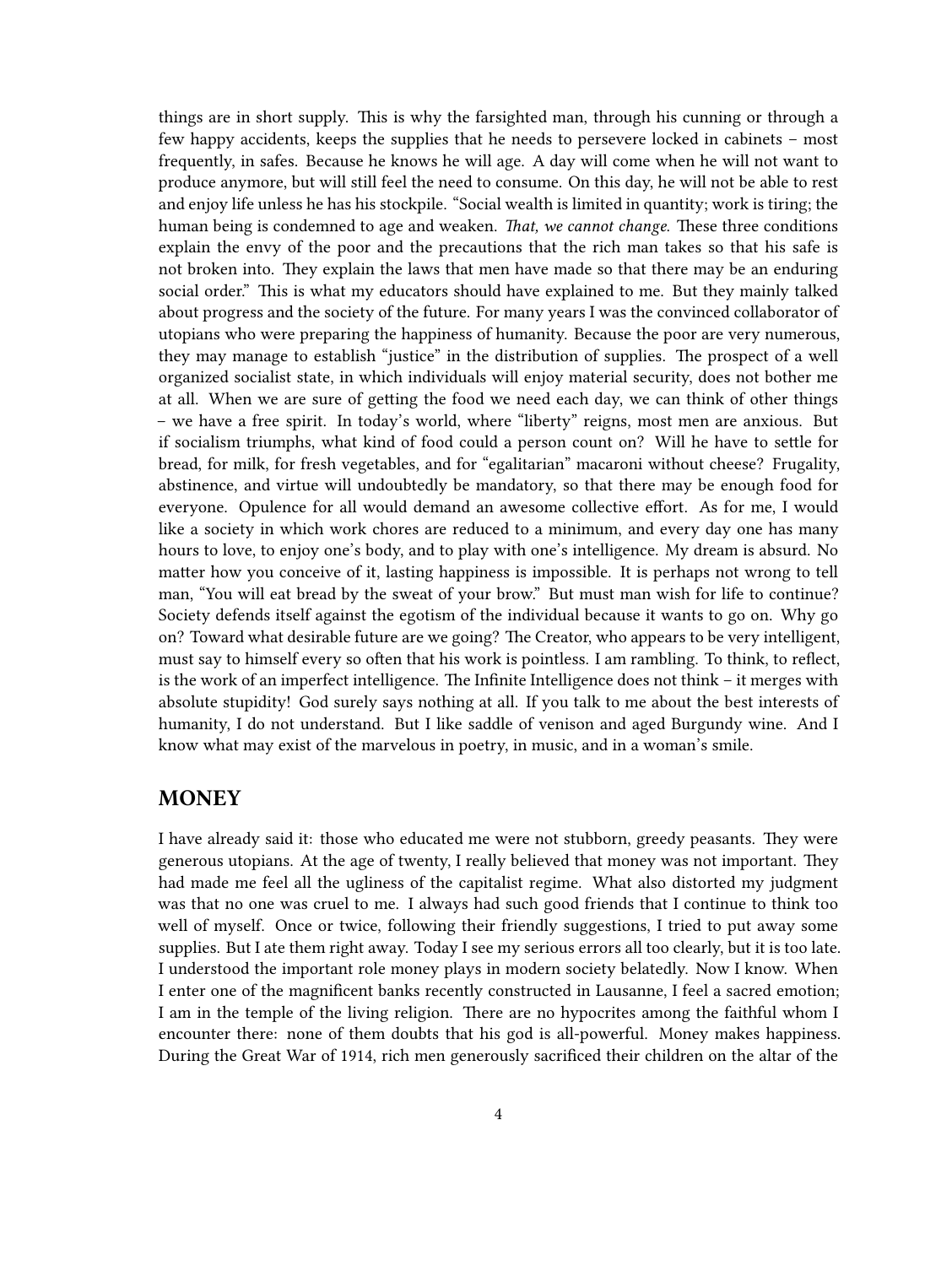fatherland. But later, when the fatherland needed money, these virtuous men put their fortunes in a safe place. Their consciences did not tell them to make the ultimate sacrifice. Not only can the person who has enough money live comfortably, hygienically, and agreeably, but he also has the leisure to cultivate his "private flowerpot," *Humble geranium or triumphant palm tree*. The rich man can change his life. The poor man cannot hope to. If the profession he has engaged in for some years suddenly repulses him, he must continue anyway. To take on a new apprenticeship, to begin in a new direction, all of this would require money. The poor and the rich can make the same mistakes, but these mistakes will have less serious consequences for the rich. If I had money, I would not inflict the death penalty on myself, and I could console the one whom I harmed so much. The rich man has a choice: he can be generous or not be. If he wanted, he could lead a life of poverty for a few years. The poor man does not have the choice. When a man has an iron will, he can very well do without wealth. Ordinarily, though, the pauper replaces the "indomitable spirit" that he lacks with resignation. Very poor, very honest people are undernourished beings. Watch them: their souls radiate no warmth. They are nourished just enough to be able to *continue*. Besides, that is the only thing that society demands of them. I imagine the faces the rich would make if the poor made a habit of killing themselves to shorten their gray existences. They would surely say that it is *immoral*. And what wouldn't they do to keep their prisoners from escaping! It is easy for the rich man to forget his great sorrows: he can leave, and, in changing his setting, every now and then he can also change the course of his thoughts. Who knows if, in paying this high price, he will not find the woman who will love him "for him"? When she has a lot of money, an ugly woman appears less ugly. The rich Monsieur T. speaks with so much self-confidence that one does not notice right away that he is an idiot. As for the poor man, he is exposed to humiliations every day. Because they are poor, spouses who have stopped loving each other, people who hate each other, often must continue living together. Separation is not in every budget. The rich man is not forced to be a hypocrite – he has security. Having money means being able to count on the future. Money is a life to come. The poor will always be among us: a society composed only of the rich would not be viable. But for the individual who has no taste for hard labor, there remains a recourse – that is to go.

## <span id="page-4-0"></span>**I LIVED BADLY**

In his final moments, the dying Socrates remembered the rooster he owed to one of the deities of his time, and he was eager to honestly "put his affairs in order." When you owe no more than a rooster, that is easy. Me, I owe a thousand roosters, and since I know that I will never have enough energy or virtue to restore them all, I will inflict the death penalty on myself. This will put an end to the intolerable anxiety in me. And I like to think that the justice of men will be satisfied. So I recognize the seriousness of my mistakes. I should have lived differently. One should not rely too much on the supplies of neighbors. But I cannot judge myself too severely, because I always had excellent intentions. When I used to say, "I'll return your rooster on September  $30^{th}$ "," I was absolutely sincere. I was even so assured of my sincerity that an hour later I was thinking of something else. And as I have always had a rich appetite, I would happen to eat, without meaning any harm, the roosters that I should have safeguarded until September  $30<sup>th</sup>$ . Full of optimism, I vaguely counted on the future. I had often heard it said that fortune comes when you sleep.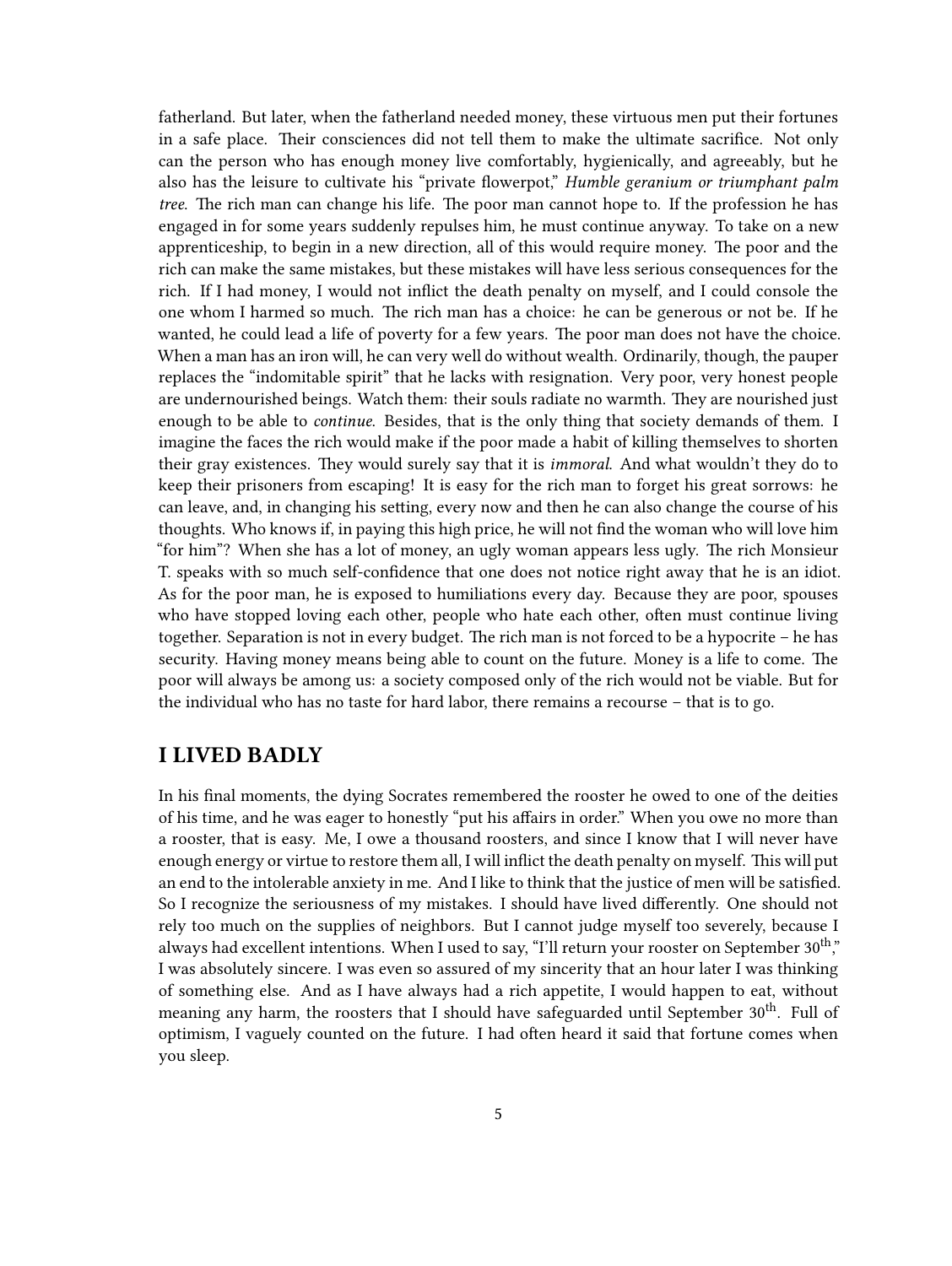I looked down on storekeepers for a long time. I thought that my soul was more beautiful than theirs. When Monsieur K. would tell me with pride, "I have always honored my signature," I did not admire him. His commercial integrity is certain. But when he has not signed any papers, K. has fewer scruples. If he has the chance, he is not afraid to scrimp and save a little from the meager salaries of his employees. And he does not always respond to his clients' questions with total loyalty. The law does not require the retailer to tell the whole truth to the first one who comes around; it does not punish all kinds of human boorishness. A professor who receives his pay at the end of the month is often a naïf who makes an absurd idea out of life, because he has too much time to spend on disinterested speculation. In our world of traders and financiers, the normal man is he who, from morning until night, thinks only of money. He knows that life is a battle that starts again every day. He understands the need to be attentive and careful. I observed him many times: in his conversations, the banker M. never reveals himself completely; he is a man with thoughts to hide. In judging myself better than K. and M., I was vain and stupid. You need strength to make and save money; you need none to spend it. These men's ways of getting rich often lack elegance, but they are legal. Monsieur K. did his duty. He has his stockpile and he will be able to give a small dowry to each of his daughters. My intelligent taste for luxury never helped me grow stronger; as a delicate man I lived to lavishly spend the money others earned. I will go, because it would be too difficult to bear the consequences of my shameful lack of foresight. Young people, get rich!

#### <span id="page-5-0"></span>**IT'S A BAD DEED**

Rousseau would tell me that my suicide will be a bad deed because, in living, I could still do a little good. Yes, my old Rousseau, you are right; but if I kept living, I would also do plenty of harm. I would not be cruel – there is no cruelty in me – but my egotism could cause suffering. All the same, Rousseau's objection bothers me. By going, I abandon the companion-victim who, during the long voyage we made together, always carried my bag. A person gets used to his companion's generosity very quickly. There must be many of these couples, with one partner the devoted servant of the other, and the other never even noticing. For society to continue in its current form, $^1$  individuals must marry and start families. But in the vast majority of cases, marriage is a link that causes suffering. Two people "who are made for each other" are not necessarily made to live together, from morning until night and from night until morning, for forty years straight. Because they are endowed with sensitivity and imagination (by the simple fact that they are alive), man and woman are unable to obey the representative of the state who tells them, "From now on, your feelings must not change."

Philippe came to see me, and I listened to his secrets with great interest. He has been married for twenty-five years! Those who marry never know what they are doing. Philippe is one of those men who can only love ideas in a lasting way. His very lively taste for philosophical speculation made him inattentive, a dreamer not particularly concerned with the people in his milieu. Because his mind was elsewhere, he often forgot to be affectionate. After one year his wife was already suffering from loneliness in their marriage. He told me, "Bit by bit, without my noticing, I let all the threads that connected me to a partner I loved, who is pretty and worth much

 $1$  Will there one day be a society that is very different from our own, in which individuals will be able to come together and separate from each other more easily?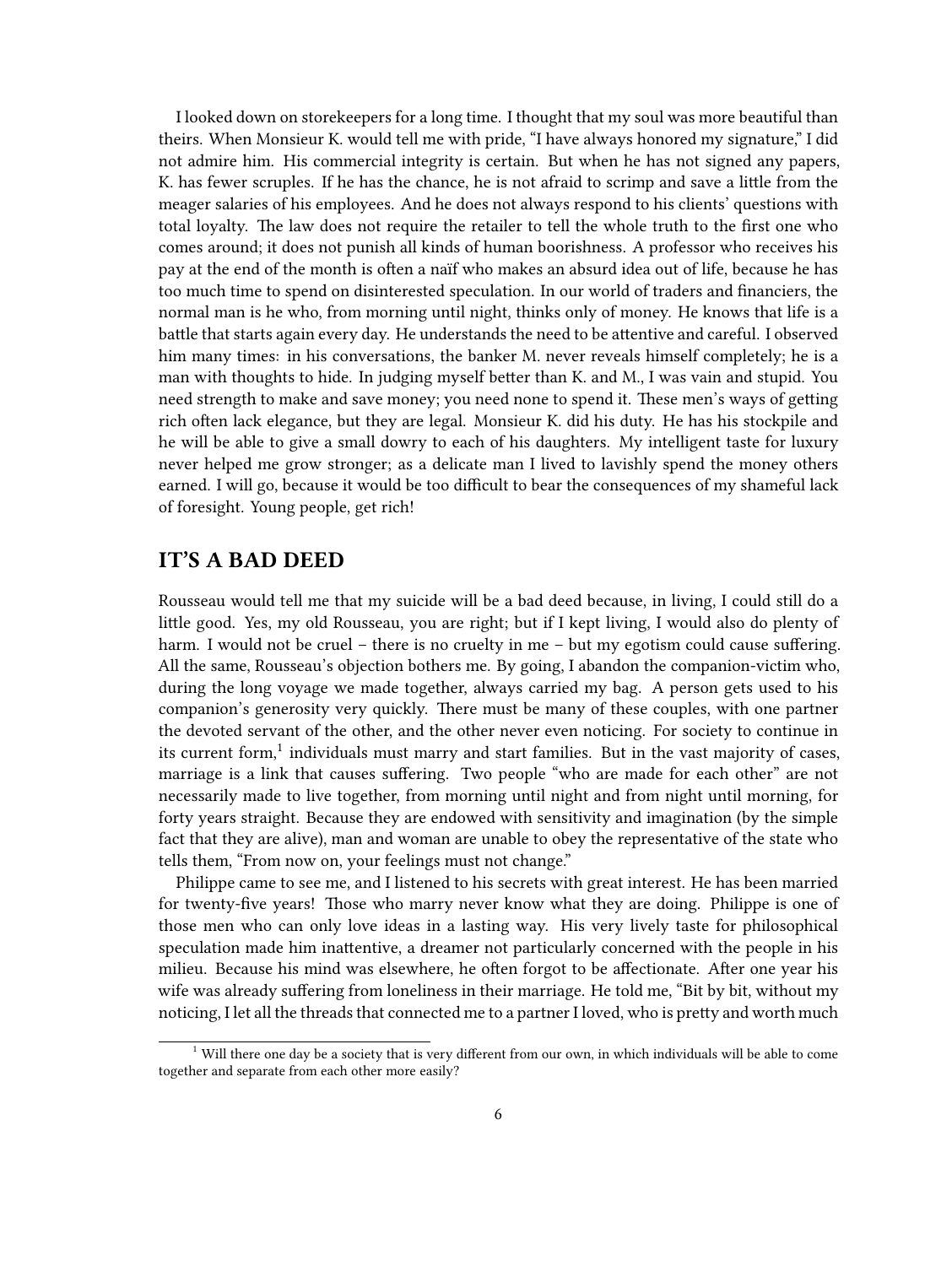more than most women, wear out and break. We gradually lost the habit of intimacy and tender words. Today I see the harm I caused *without malice*: my partner has been alone for twentyfive years. But it is too late. I would like to tell her that I think of her very fondly, but that is impossible for me. My affectionate gestures of the past would now be so unusual, so unexpected, that shyness paralyzes me. And then, in my mind, a husband's duty is perhaps nothing more than a moral *notion*. Under ashes, the fire ends up going out. "We live together without telling each other the things we constantly think about. She never complains – but her presence is for me a reproach. And now, because I suffer like her from this mute life, I escape every day and seek the appearance of tenderness from the girl who serves me my tea and my port." Marriage can be an atrocious thing.

#### <span id="page-6-0"></span>**THE ETHICS TEACHER AND THE PHYSIOLOGIST**

Ethics teachers are civil servants (among the professionals there are, by the way, many amateurs) paid by the state to intimidate the individual while he is still young, so that later he will be ashamed to show himself as he is. This is an excellent way for society to defend itself and, in the process, reduce the size of its police to a minimum. When I came into the world, if my memory does not deceive me, I was perfectly innocent. At what age was I corrupted? And why was I corrupted? The gentleman who speaks for God tells me, "God had the goodness to give you the freedom and ability to distinguish good from evil." I respond to him, "God forgot to give me enough will to resist temptation." The man retorts, "You were free. If you had wanted to, you could have." I reply, "Why didn't I have enough will to want to?" This discussion will not end. They want me to be "responsible" in order to have the right to punish myself: that's all. By instilling a feeling of duty in the individual, the state is cleverer and less brutal than if it contented itself by invoking the law of the strongest in case of conflict. Often, to satisfy our true desires, our true needs, we can harm our neighbors. So our social duty is to frustrate our underlying nature; the individual must become what he physiologically is not. We should not be surprised if an educator's work on the young produces many hypocrites and a few rebels. Can we seriously tell a very stupid young man, "Your duty is to become intelligent"? The moralizers are usually reasonable enough not to do so. But they reproach the dreamy, lymphatic person for expending less energy than the vigorous man in perfect health. They recommend the same sobriety to the sick as they do to the individual whose stomach is excellent and whose appetite is enormous. Regardless of the essential differences that already distinguish us from each other when we come into the world, the educators show us all the same model and tell us, "Here are the virtues that you must acquire." An ethics teacher and a physiologist who know my life would not use the same expressions to describe me. And if my portrait was made by a theosophist, it would be different once more. Yet I am who I am. Our judgments of others depend above all on our own habits of mind. They will speak harshly of my horrible egotism and my lack of morals. But there are many ways of being egotistic and there are also many ways to be moral. I would like to be judged by a physiologist-psychologist who has carefully studied the little mechanism that controls my soul's movements. I am inclined to think that a transmission belt has been broken for a while in my little internal machine. In the beginning, it is this belt that communicated to the cog of my *will* the movements of my *emotions*. Now my generous thoughts (I have them sometimes) do not have the power to make me act. Indeed, my essential motor, the so-called "vital instinct,"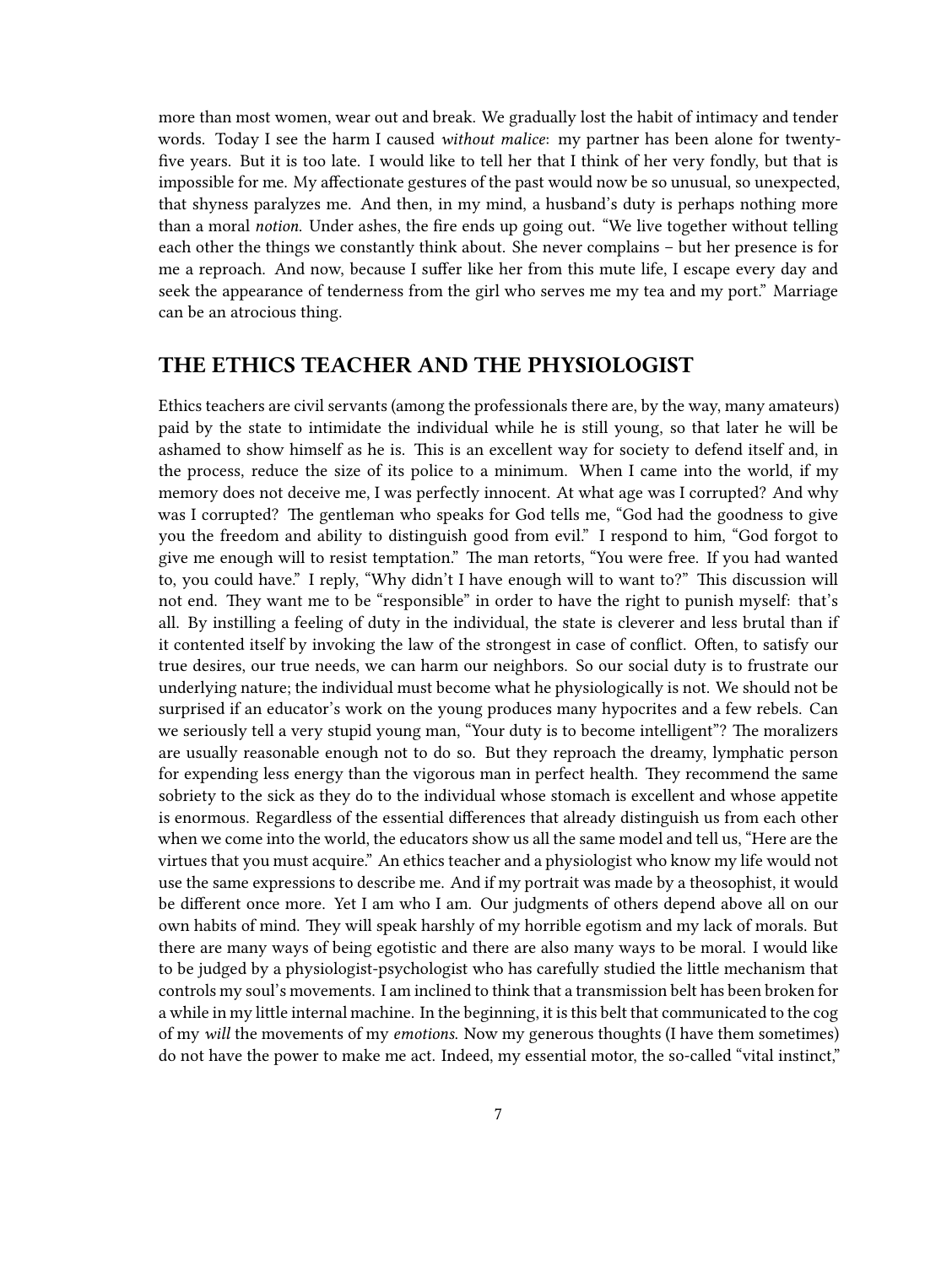must be in very bad shape, because without being ill, I prefer death to an existence that will have daily chores, worries, and privations, as almost all forms of existence do. A friend remarked to me that if I continued to live, my life would still appear desirable to most people. He is right. But I do not understand these old, poor, and unhappy beings who absolutely want to *go on*. What do they hope for? Among them, there are recluses who like no one and invalids who increase the burden that their relations bear. I need to live drunkenly. Many times, going to school in the morning, I was depressed because I was beginning another day *in which there would be nothing*, nothing but the accomplishment of a professional duty. I am not a virtuous man, because this prospect was not enough for me. I need to glimpse moments of exaltation and joy in the near future. I am not happy except when I adore something. I do not understand the indifference with which so many people endure these empty hours every day in which they do nothing but *wait*. My impatience, which led me to so many mistakes, surely must also be explained by the nature of my imagination and the state of my nerves. (It seems that I still care a little about what will be said about me after my death, because I am trying to exonerate myself. But really, what others say about us is too ridiculous!)

I am an egotist who loved very much. I wasted my tenderness like I wasted my money. There must have been a production defect in my thermal engine, because heat constantly escaped that was immediately lost in the immense void. Those who approached me were often warmed up in a minute by my tepid radiance. One day I had a lot of trouble grabbing hold of an old countrywoman, seventy years old, who wanted to kneel before me to kiss my hands. Tricked by the sound of my voice and by my absolute lack of arrogance and stiffness, she thought that I was basically good. Yes, I am good, but an inactive kind of good. I am much less useful than certain people who are stiff because they are resolute. There are prudent people who only cautiously release the strings to their heart. They do not know how to give a good welcome to the stranger who approaches. Me, I smile right away if the stranger has a pretty head. This is due to the extreme mobility of my zygomatic muscle. One time an old philosopher told me, "Benevolence is at the core of your nature." And, as the servants say, I could provide even more good references. If the conditions of my life had been different, no one would have suffered from my egotism. In particular, in the land of plenty, I would have fulfilled my social duty in an exemplary way. An immoral man is sometimes nothing more than a moral man who is not in his place. I say all of this to reassure myself. Today I would be less disgusted with life if for twenty years I had really been good to a single person, ignoring the rest of humanity. The harm I did is irreparable. I made a soul despair. I destroyed something infinitely precious and unique. I did an evil thing that I could not pay for with all the sentimental money I gave away, cent by cent, to strangers.

#### <span id="page-7-0"></span>**THE INDIVIDUAL AND SOCIETY**

Everything good in me I owe to society. In today's world, if I had to count only on my superior skeletal force, I would not be able to feed or defend myself. Even the individual who can live alone in the wilderness was first nurtured in a social environment, which fitted him with all the weapons he needs. I would not know how to speak if I had not been born among humans. Humans taught me to think. Society showed me all the beautiful things that made me love life. I know that to go on, society needs violence and lies, but it was society's writers who spoke of justice and put the spirit of revolt in me. I owe to others everything I have: my ideas and my joys,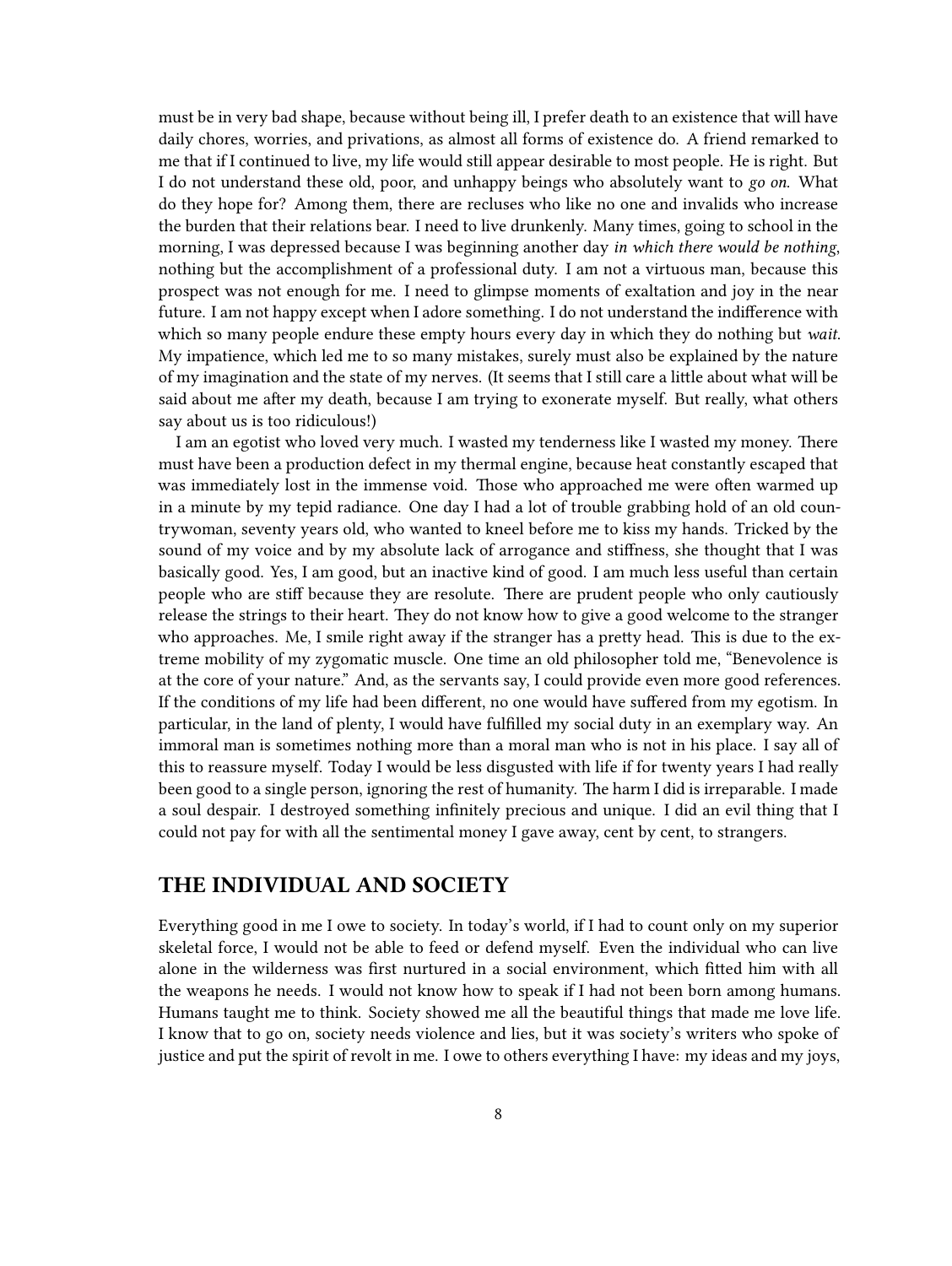as well as my clothes. But, soon enough, society takes back everything it gave us. After putting in our minds exciting images, it stops us, with its morals and laws, from satisfying our desires and often our most urgent needs. Its educators begin by cultivating in us the taste for what is beautiful; then it makes our life ugly, turning us into machines. Society is strongest: it easily gets rid of individuals who embarrass and bother it. But in many cases the individual is right – he is already the representative of a better society. In revolting against society, he sometimes accomplishes his social duty. For life to continue, men must consent to be machines for long hours every day. But the machine is not everything. We make automatons and maniacs of those people whose task is to enrich the inner lives of young people. For thirty-three years I have taught my students elementary mathematics. Every year, every day, I deliver the rules and unchanging formulas. (As for my digressions, they are certainly against regulations.) There are phrases that I have had to say so often that disgust sometimes stops them on my lips. The state does not give those who teach schoolchildren the chance to change their work and thus rejuvenate their thoughts. What about young people's enthusiasm? No, enthusiasm is dangerous. Me, I like beginnings, departures, new inspirations. "Ah, the first flowers and their perfume!"<sup>2</sup> Every day I must speak to the children entrusted to me of things that will occupy a very small part of their life. In my heart I excuse the "lazy" ones who find it all boring. To hold their attention I must make noises and use much of my good humor. The school is at fault for teaching everyone too many things that are interesting only to certain specialists. The child, we say, must learn to obey. Fine! But adults must learn to command reasonably. I was built to love my profession. My cordiality would have certainly been helpful if, instead of being the master of my students, I could have been their mentor. The prospect of taking up my lessons again would depress me less if those who pay me said, "You will give these children the best of your thoughts." I hardly resemble those civil servants who are proud to be "cogs" in the social machine. I need to be moved by the truths that I teach.

#### <span id="page-8-0"></span>**STAID PEOPLE, GOOD CITIZENS**

I have compared myself more than once, and with some shame, to people who are very staid and who, every day, simply do their duty, are thrifty and sober, and give their children a good education. Looking at them, I have said, "Here is how I should have lived." I do not have any of the ridiculous disdain certain "bohemians" have for the bourgeois. Some of the virtues that staid people possess are of an inestimable value; to not have them is to be continually at risk of committing the most serious offenses. There are modest employees and small-business owners who, for thirty or forty years running, make every effort to ensure their children will have better lives than their own. Thinking of them, I easily become emotional. (It is true that emotion comes easily to me – I have a taste for tears.) But I am writing this last book to explain myself, and I am also writing it to protest in advance against the severity with which I will be judged. I feel the need to defend the egotistic individual against the demands of morality. It is staid people, the friends of order, who maintain the stability of the social edifice. So it is important that their numbers be considerable. It is they who start families. They make little ones in their image, and these, in turn, reproduce, and life continues. They are told, "Grow and multiply!" And they obey. Must we unreservedly admire these respectful beings who are so good at playing their role of

<sup>2</sup> Ah! les premières fleurs, qu'elles sont parfumées! – *Nevermore*, by Paul Verlaine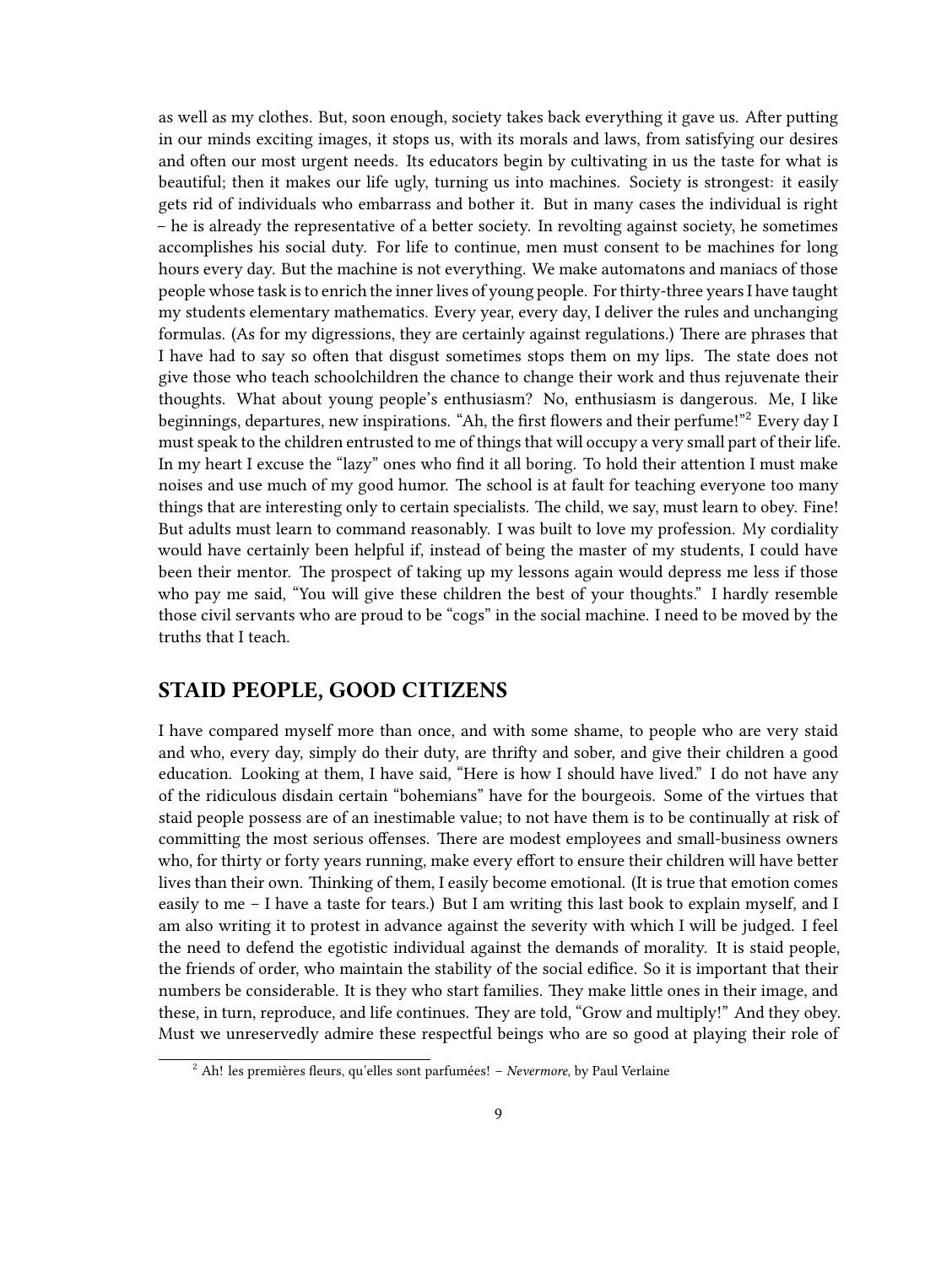good citizen? What would life's appeal be if society were composed only of such beings? It is perhaps their lack of imagination that lets them be so uniformly virtuous. They live prudently, only allowing small, authorized things into their lives; they monitor their gestures and words; they never have great desires; they do not know elation and adoration. And respect often makes them dumb. From time to time, disorder must break out in the world so that new things may be born. Disorder is always provoked by bad citizens, fanatics drunk with words. I understand these people. I excuse their weaknesses. Like them, I need to live drunkenly. I need many dazzling minutes in my life. Poetry and music can provide these. And I also become excited when thinking of the work that I will begin. Would we begin a task if first of all we were not moved by the beauty of what we will create? Good wine and meals also gave me moments of profound joy. There are wines that are so noble that in drinking them, I feel the need to thank someone. Finally I feel strong, I am not afraid of anything; an immense confidence fills me in the all-too-rare moments when a woman smiles at me. It is obvious: the Great Mechanic did not construct my little internal machine with much care. He forgot to put in a regulator. This explains the disordered movements of my soul. It has been impossible for me to resemble those prudent, patient, and far-sighted beings who from the age of twenty stockpile for their final days. For me, normal life is joyous life. The unreasonable individual that I am does not want to take into account all the facts of the great problem. I was not made to live in a world where a person must consecrate his youth to preparing for old age.

## <span id="page-9-0"></span>**THAT WHICH LASTS TOO LONG**

Philippe came back to my house. He told me, "There are things inside us that last too long. Yesterday at the café, I saw an old man stretch his trembling hand toward the blouse of the young woman bringing him a glass of beer. It was hideous. "I'm determined to die before I look like that awful old man. Because the same danger threatens us all. Our heart doesn't want to forget. There is an age in which our need for love is explained by the species' will to live. But, a long time after that, when he can no longer play a useful role, man can again become obsessed by desires that serve no purpose. I don't know if it's society or nature that is responsible for the disharmonies from which we all suffer. A pointless question, anyway, because it's all mixed up. I told you that every day I go to Adrienne and ask her for tenderness. She lets me look into her eyes for a long time and timidly caress her shoulder. I could contemplate the adorable line of her neck for hours without getting bored. When she is close to me, I have certainty, I have faith; I know that there is something infinitely good in life. Nothing is better than this 'free' love that is condemned by honest people. "I realized that too late. For a long time, I loved chimeras and held only emptiness in my arms. Reassured by my timidity, Adrienne sometimes has an encouraging smile. But, at the moment of holding my hands out to her, I balk: I am embarrassed! She is young and I'm not anymore. I could be her father … do you understand that?"

"Yes, I understand."

"Another person would be satisfied just caressing her soft skin. But me, I'm starved for tenderness."

"Think of how many furtive looks men and women exchange when they see each other in the street or in some public place. Too moral or too timid, they repress their instincts. In the world, millions of hearts are going hungry."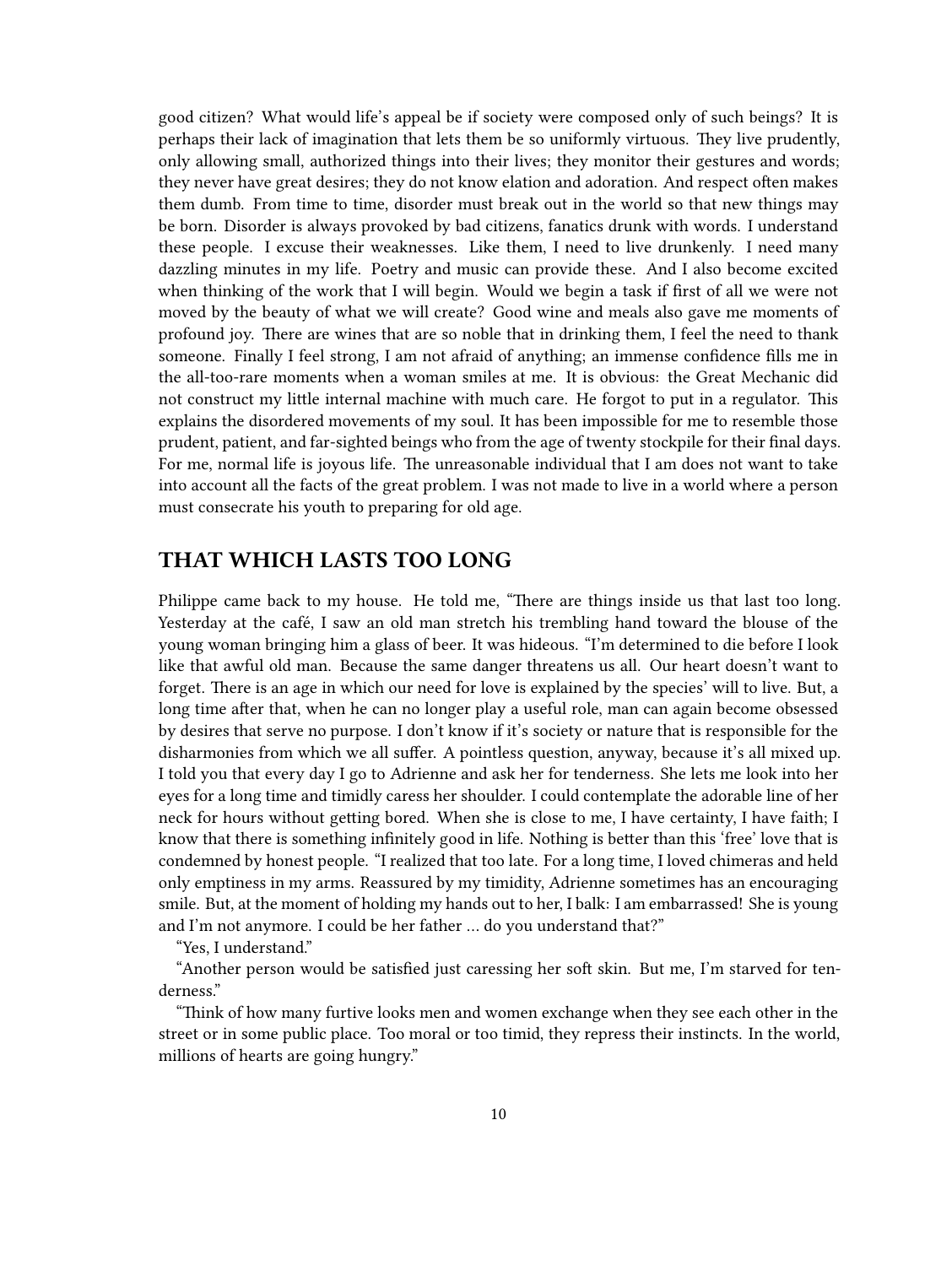"In a profound darkness in which she could not see my white hair, I want to madly hold in my arms a woman who would feel the same way I do."

"It's impossible. We are all condemned to solitude. A French doctor could say, 'Most men die of sorrow.' This doesn't stop life from going on. Nature only wants a momentary coming together of the sexes, and it is in vain that the individual searches for lasting happiness in love."

"Man is condemned to sorrow because he has imagination, because he thinks, because he abandoned his animal nature."

"Philippe, you're right. There are hearts that our stupid morality condemns to a youth that is too short and an old age that is too long. Old age is useless. If I had created the world, I would have put love at the end of life. People would have been sustained until the end by a great and confused hope."

# <span id="page-10-0"></span>**LAST THOUGHTS BEFORE DYING**

Everything is physiology. My reasons for going would not be enough for someone other than me. My way of feeling is not the same as everyone else's. To keep me in this life, my friends offered to help. But I am so used to the idea of my imminent death that I refused. The prospect of recommencing a life in which there would, again, likely be worries and humiliations does not tempt me. I have to believe that there is an essential motivation in me that is all used up. The reasons I have given thus do not explain everything. The truth, as a writer tells it who wants to be sincere, is always something more or less "organized." There are abnormal existences that end very naturally in suicide.

That's all. I will kill myself soon. I do not deserve this punishment. I am sure that I have had fewer terrible thoughts than most of those good citizens who succeed and who will never think of suicide. The beautiful verses that I have recited to myself spread purity in my soul. Every day they have brought me one minute of emotion. Oh, I would like to stay on earth!

A person who is totally devoid of malice can still do enormous damage. I would like to ask forgiveness of someone, but the words that I need to say do not exist.

Over the course of a day my mood often changes. There are moments I forget that I will die. So I smile and hum the tunes that I like. There is still a great store of joyfulness in me. To destroy all that is a waste. I never knew how to be frugal.

I have the pleasure of writing this little book about my suicide. While I work, my thoughts are as pure as a child's.

Many people consider suicide a crime. But they do not acknowledge that there are two types of boorishness: that of criminals and that of honest men. A minimum of boorishness is indispensable for life. A philosopher said, "I do not know what a criminal can be, but the heart of an honest man is hideous."

Since I hid a loaded revolver in my bedsprings I do not fear the future.

I really love life. But, to enjoy the spectacle, you need to have a good seat. On earth, most places are bad, though it is true that the spectators are usually not very demanding.

Every now and then my suicide seems a little like a "farce" to me. Oh! Why is the line that separates trivial things from serious things not better marked?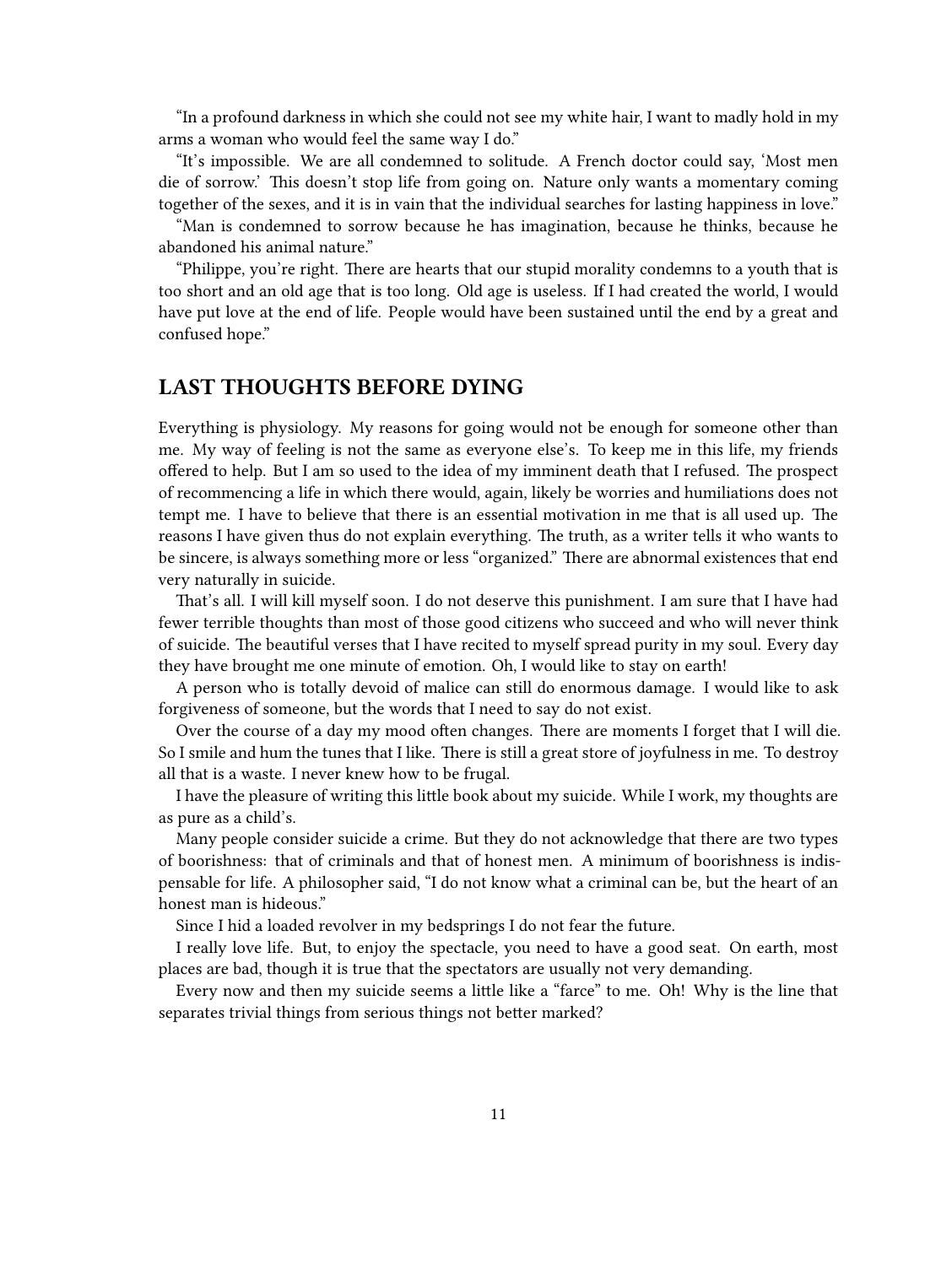Am I unhappy, or do the hopeless words that I say to myself make me think that I am? It is impossible for us to distinguish our real pains from our imaginary ones. Which is real? Which is not?

Music calms me. I feel that it forgives me. I am sure that all the poets would forgive me. (I do not speak, of course, of those patriots who compose poems for the state.)

For a few days, many things have not interested me at all anymore. Everything related to literature seems so shallow, and it would be difficult for me to take part in the discussions that rouse men. I find conversations more insipid than ever. But I have developed a true idea of the infinitely precious things that I will lose. It seems to me that I can now better distinguish what has value in life. I am happy to see the sky, trees, flowers, animals, people. I am happy to SEE. I am happy to still be alive. I would like to put my hands on Alice's breasts one more time *to not be alone*.

"To not feel until my last hour That my heart is splitting; To not cry, for man dies As a baby is born."<sup>3</sup>

For more than twenty-five years I was passionately interested in a problem that I considered very important. Today I see my error: I was not interested in it because I recognized its importance; rather, without doubting myself, I affirmed its importance because I took it up. Observe those who for a long time have been occupied with national defense, or public hygiene, or schools, or "art for the people": each of them is a victim of the same illusion; each one fervently accomplishes his task without according much importance to what others do. The real importance of problems cannot be measured. The universe will have much less importance when I am gone.

No longer having any work to undertake, I sometimes feel like I am on vacation.

I am a player who would like nothing better than to keep playing, but who does not want to accept the rules of the game.

There is so much hypocrisy in those who go on living. Would social life be possible without lies? No.

Lies, hypocrisy: perhaps these are what best distinguish man from animal.

I adore wine. It momentarily rejuvenates my exhausted soul. Vice is loving something too much. There are two types of virtuous people: those whose desires are weak and who easily resist temptation, and those who deliberately go against their true nature. These latter types are rare. Among them are madmen who torture themselves to please God, and exceptionally good people who sacrifice themselves out of love or pity. They are the only ones who can make me feel my inferiority. The others are not any better than I am. They are prudent people who do not love anything passionately. They progress slowly in life, and they never fall because they do not lean left or right. Those who succeed, those capable ones, they are tightrope walkers. Why should we be virtuous? For life to continue. And why should life continue? God cannot answer man's every "why." If he did respond, he would undoubtedly say that he created the world because he

<sup>&</sup>lt;sup>3</sup> Pour ne pas sentir à ma dernière heure

Que mon coeur se fend;

Pour ne pas pleurer, pour que l'homme meure

Comme est né l'enfant. – *L'agonie*, by René-François Sully Prudhomme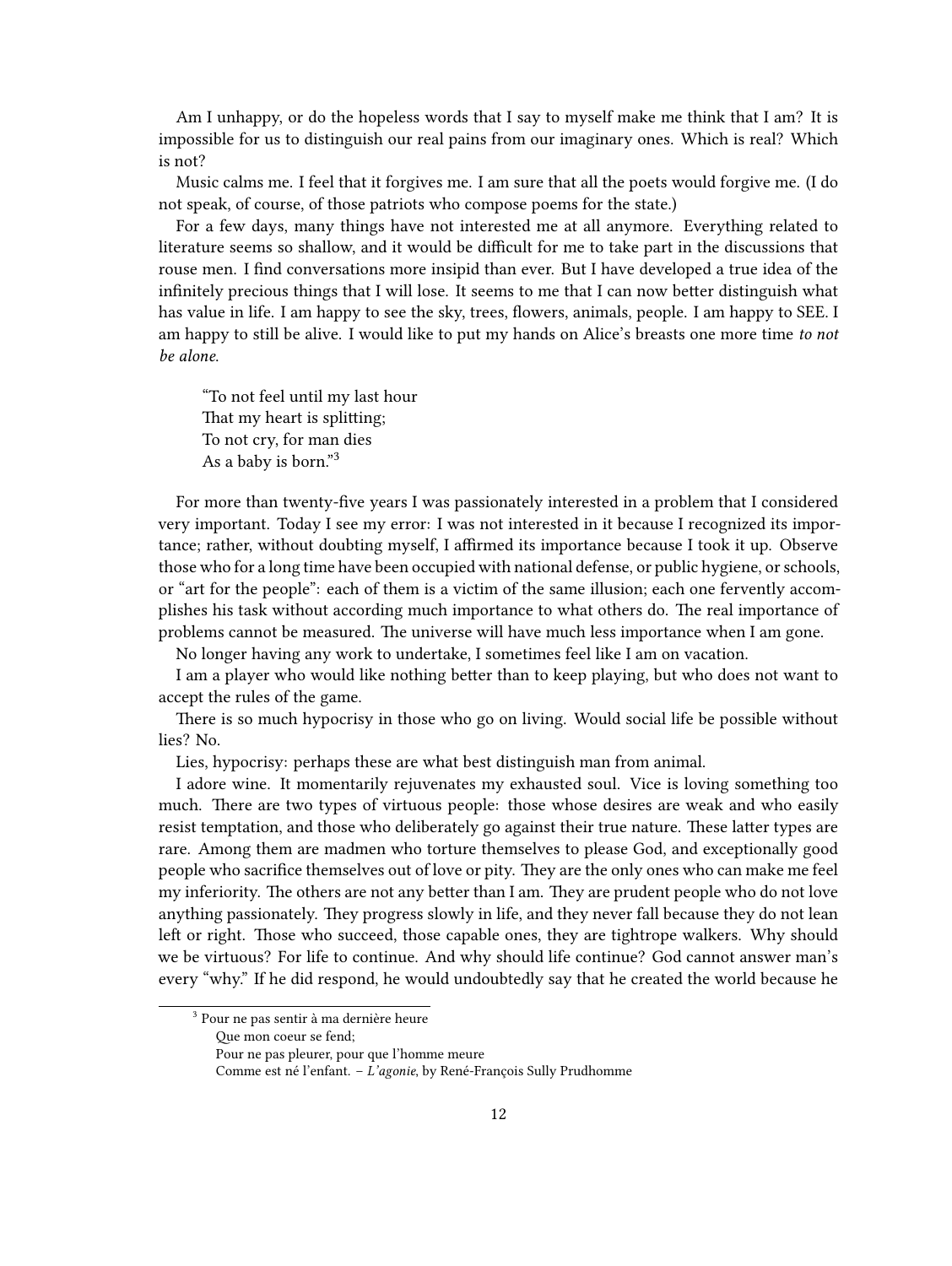could not do otherwise, and he would decline all responsibility. We are all the same. In a slim collection of philosopher Charles Secrétan's reflections, I found these words: "In the creature's love of God, the goal of creation is attained."<sup>4</sup> But if God wanted only to be worshipped, he could have found less cruel means.

Myself, I could only love a human God.

My suicide will be judged harshly. But since the great majority of people are mediocre and unintelligent beings, what importance should I give to public opinion? Oh, no! Respectable people are not better than me. I am comforted when I compare myself to those who speak for the state before the masses. What prudence! What banality! And often, what baseness!

Walking around, I looked closely at a few passersby. I worked out their way of life, their habits, their mentality. I thought of everything they would be unable to do. The individual is everything; for things to be beautiful, there first must exist a living being capable of feeling that beauty.

I had an absolutely false idea of life. I attached too much importance to what is exceptional: enthusiasm, excitement, drunkenness. What occupies almost everything in a person's life is daily monotonous tasks, hours of waiting, hours in which nothing happens. The normal man is he who knows how to vegetate.

My crime is not having had compassion for the unlucky person I saw every day – and to think that I am moved so easily!

The time of my suicide is coming. I am so alive that I do not feel the approach of death.

I sometimes look jealously at passersby who are totally without prestige, because they will continue to live.

I remember a cartoon in *L'Assiette au beurre* that showed a lawyer defending a criminal before a jury. This lawyer said, "Yes, we stole, we raped, we murdered. But it was in the name of God, the tsar, and the fatherland." And to think that in certain countries, there are still well-educated, virtuous, universally honored Christian people *who are imperialists*! They do not see what is so shameful in their patriotism. Frankly, being an immoral man, I am not anxious for the respect of good citizens. "How brilliant the sunsets, how warm the air, how huge the sky: the size of own souls."<sup>5</sup>

I will put a bullet in my heart. That will surely be less painful than a bullet in my head. I am not afraid of what will happen to me after, because I have faith: I know that I will not go before the supreme judge. It is only on earth that there are ridiculous tribunals. But all the same I will be afraid. To relax, I will first drink a half-bottle of old port. Maybe I will botch it. If laws were made by charitable men, we would facilitate the suicides of those who want to go.

Some friends came again, offering to help me and heal me. I refused, because I know that nothing could clear the desires, the images, and the thoughts that have been in my mind for forty years.

I must take precautions so that the shot does not reverberate too strongly in the heart of a sensitive being.

<sup>4</sup> Dans l'amour de la créature pour son Dieu, le but de la création est atteint.

<sup>5</sup> Que les soleils sont beaux dans les chaudes soirées!

Que l'espace est profond! que le coeur est puissant! – *Le Balcon*, by Charles Baudelaire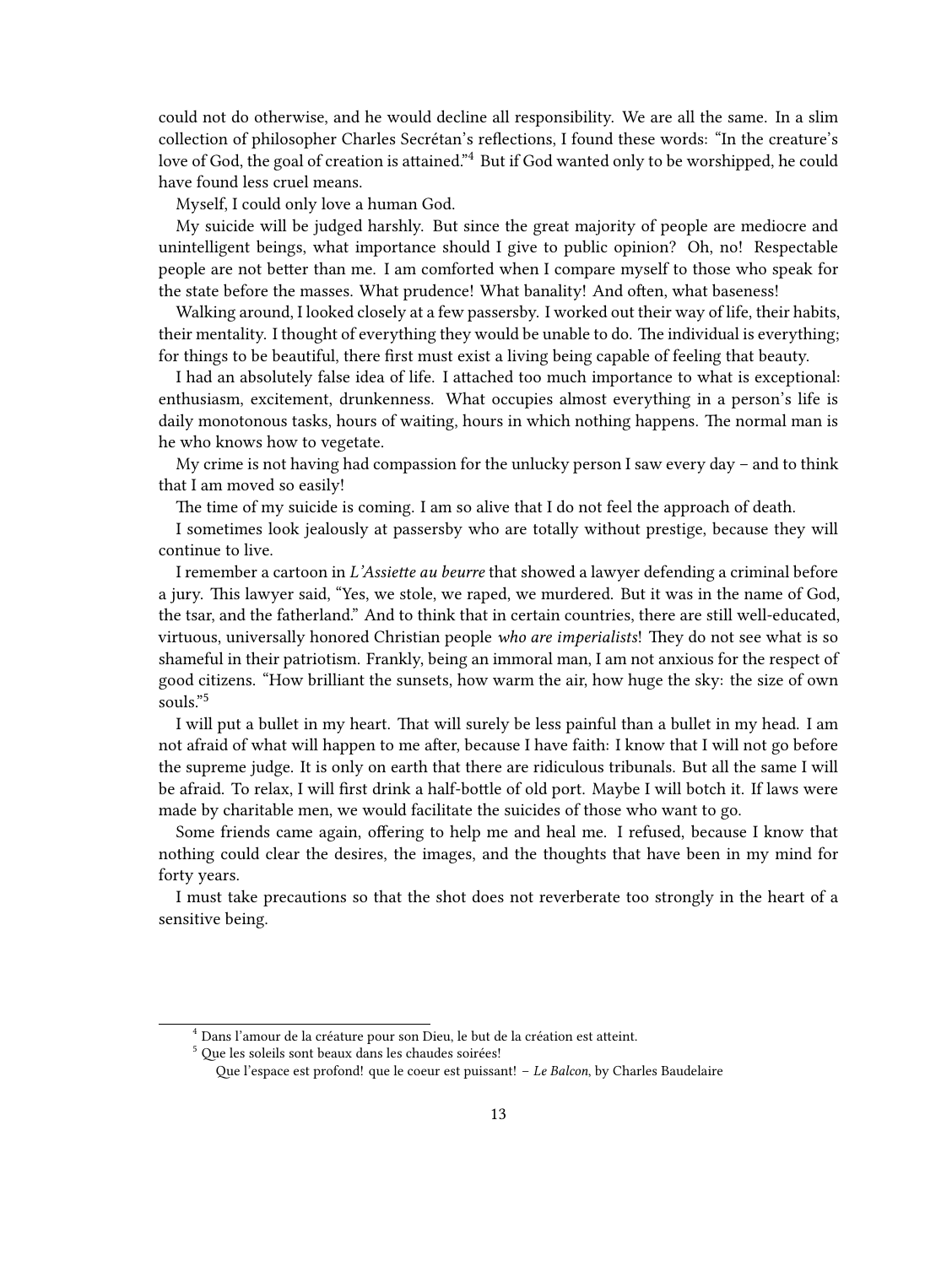# <span id="page-13-0"></span>**HENRI ROORDA'S SUICIDE NOTE**

6 Nov. 1925

Dear friend,

Yesterday I lied to you. I had to be careful because I do not want anyone to stop me from killing myself. When you receive this letter, I will be dead (at least if I do not fail).

I have exhausted everything in me and around me, and that is irreparable. Goodbye. H.R.

# <span id="page-13-1"></span>**BIOGRAPHY**

Henri Roorda van Eysinga was born on November 30, 1870, and killed himself on November 7, 1925. He was raised amidst revolutionary ideals: when he was a child, his family had to relocate to Switzerland after his father was declared persona non grata by the Dutch government, and there his parents befriended the anarchist thinkers Élisée Reclus and Peter Kropotkin. The young Roorda studied math and went on to work as a teacher who was beloved by his students; he was, however, deeply disappointed by his work. Accordingly, Roorda wrote a progressive critique of the prevailing educational structure (*Le Pédagogue n'aime pas les enfants*), as well as humorous columns for the Swiss dailies, which were collected in numerous compilations. He frequently wrote under the name Balthasar. Before he died, he left behind a brief note to a friend and his final text, *My Suicide* (*Mon suicide*).

# <span id="page-13-2"></span>**FOOTNOTES**